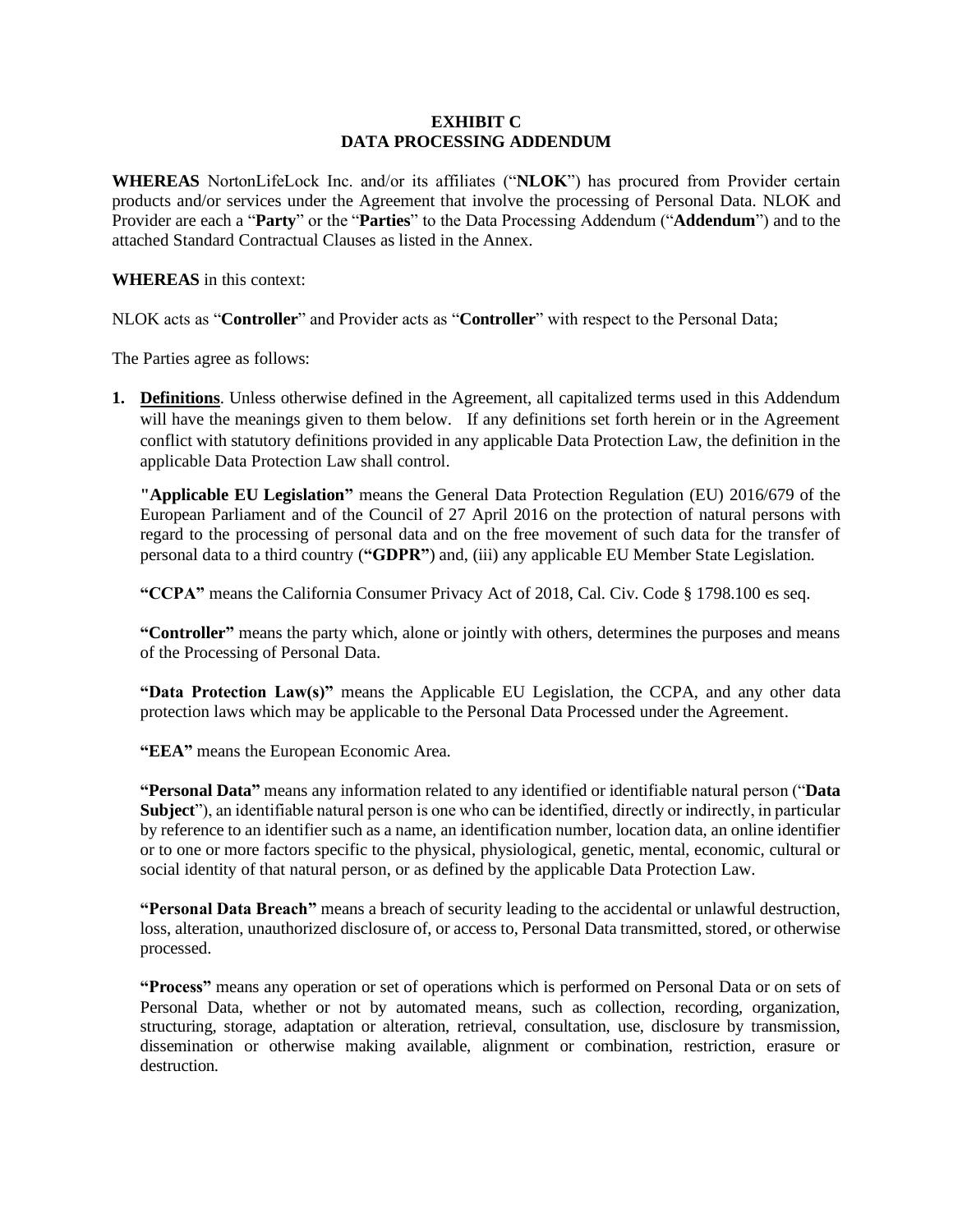**"Processor"** means a natural or legal person, public authority, agency, or other body which processes personal data on behalf of the Controller.

**"Services"** means the services as described in the Agreement.

**"Standard Contractual Clauses"** means those clauses specified pursuant to the European Commission Decision of 4 June 2021 on standard contractual clauses for the transfer of personal data to third countries under the GDPR, a form of which is attached hereto as the Annex.

- **2. Compliance with Laws**. Each Party will comply with the Data Protection Laws as applicable to it. To the extent required by any Data Protection Law(s), the Parties agree to negotiate in good faith and execute any such additional, supplemental or revised documents pertaining to the Processing of Personal Data as reasonably necessary for the provision of Services under the Agreement.
- **3. Data Processing.** The Standard Contractual Clauses' terms on data processing (i.e. module one: transfer controller to controller ) shall apply in a scenario where Personal Data is transferred between a Controller and a Processor within the EEA.
- **4. Provider Employees/Agents.** Provider will restrict access to Personal Data solely to those employees and agents who require such access to perform the Agreement, and Provider covenants and agrees that those employees/agents to whom it grants access to such Personal Data are or shall be: (i) directed to keep such Personal Data confidential; and (ii) subject to written confidentiality obligations consistent with the Agreement and applicable Data Protection Laws. Upon termination of any employee or agent, Provider shall prohibit access to Personal Data and/or any systems that process Personal Data by the terminated employee/agent.
- **5. Data Breach Notification and Remediation.** Provider will notify NLOK of the occurrence of a Personal Data Breach without undue delay, taking into account: (i) the nature and gravity of the Personal Data Breach; (ii) its potential consequences and/or adverse effects for a Data Subject; (iii) NLOK's obligation under Data Protection Laws to submit a breach notification to a data protection regulator(s); and (iv) Provider's obligations pursuant to the applicable Data Protection Laws and the Standard Contractual Clauses. Provider will send all notification of known or suspected breach of Personal Data to: [security@nortonlifelock.com](mailto:security@nortonlifelock.com)

Except and only to the extent expressly required by law or pursuant to third-party agreements, Provider agrees that it will not inform any third party that NLOK Personal Data has been involved in a Personal Data Breach without NLOK's prior written consent. If Provider is compelled by law or third party agreement(s) to provide public/third-party notification of a Personal Data Breach, Provider will not identity NLOK (directly or indirectly), and will use commercially reasonable efforts to obtain NLOK's prior approval regarding the content of such disclosure to minimize any adverse impact to NLOK, and its respective customers and/or employees.

**6. Transfers/EEA+ Data Processing.** Provider and its Processors and subprocessors shall only transfer Personal Data from its country of origin as legally permissible. Provider shall only process Personal Data at the locations set out in Annex I.B hereto and shall not transfer Personal Data across country borders unless Provider has obtained prior written authorization from NLOK. If applicable, and with respect to Personal Data originating from the European Economic Area or Switzerland (**EEA+ Personal Data**), Provider may only transfer EEA+ Personal Data as legally permissible and only to a country where the EEA+ Personal Data can be afforded essentially equivalent protections as are available in the European.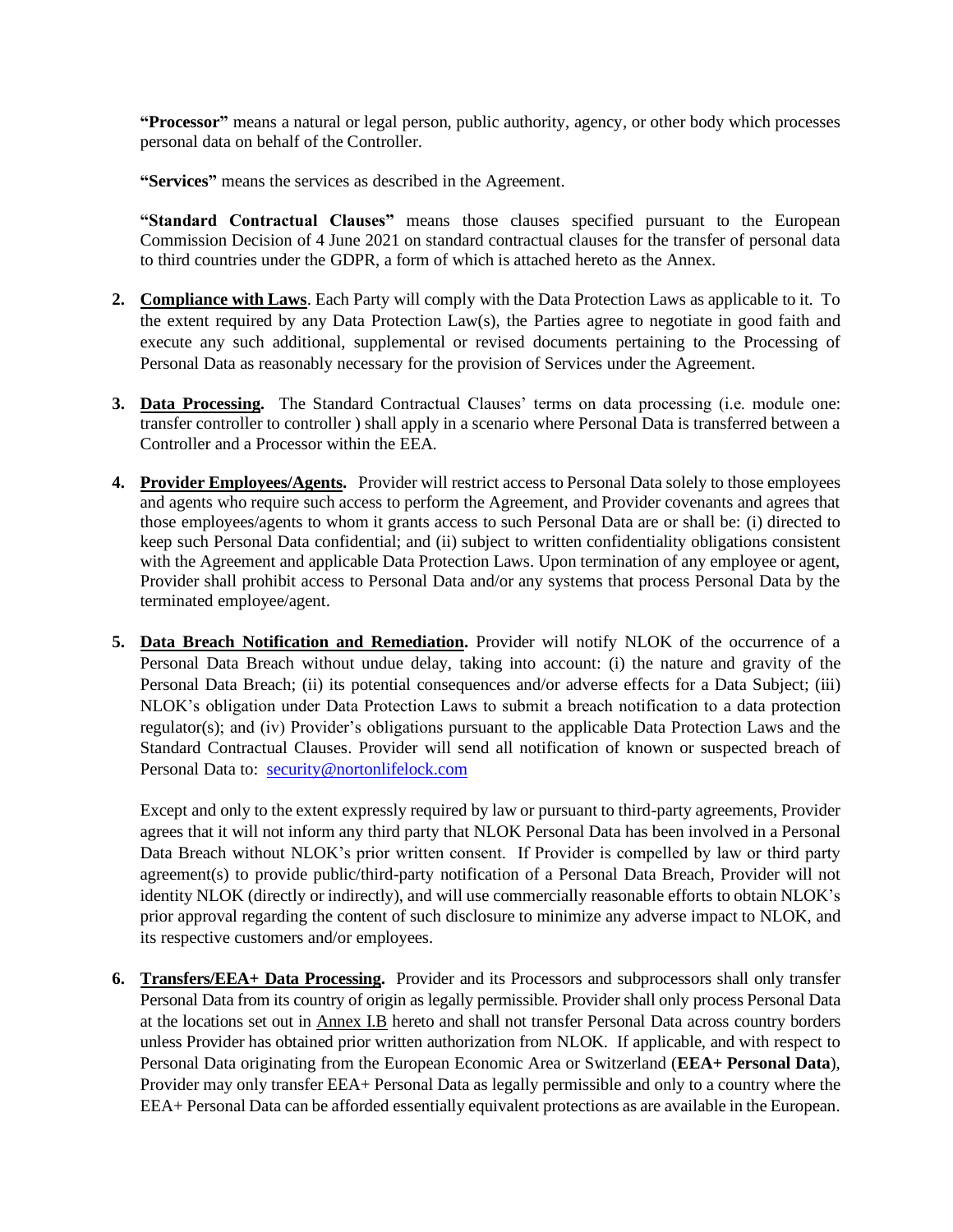Provider shall not permit its Sub-Processors to transfer any EEA+ Personal Data outside of the EEA or Switzerland other than as legally permissible and only to a country where the EEA+ Personal Data can be afforded essentially equivalent protections as are available in the European Union. Provider shall execute such EU Standard Contractual Clauses as are applicable.

- **7. Data Protection Impact Assessment and Prior Consultation.** Provider shall provide reasonable assistance to NLOK in regard to data protection impact assessments, and prior consultations with regulators or supervising authorities or other competent data privacy authorities, which NLOK reasonably considers to be required by any applicable Data Protection Laws, in each case solely in relation to Processing of Personal Data by, and taking into account the nature of the Processing and information available to, the Provider.
- **8. Order of Precedence.** If there is a conflict between the Agreement and this Addendum, the terms of this Addendum will control including the terms of the Standard Contractual Clauses.

## **Attachments: Appendices 1-4 – Standard Contractual Clauses**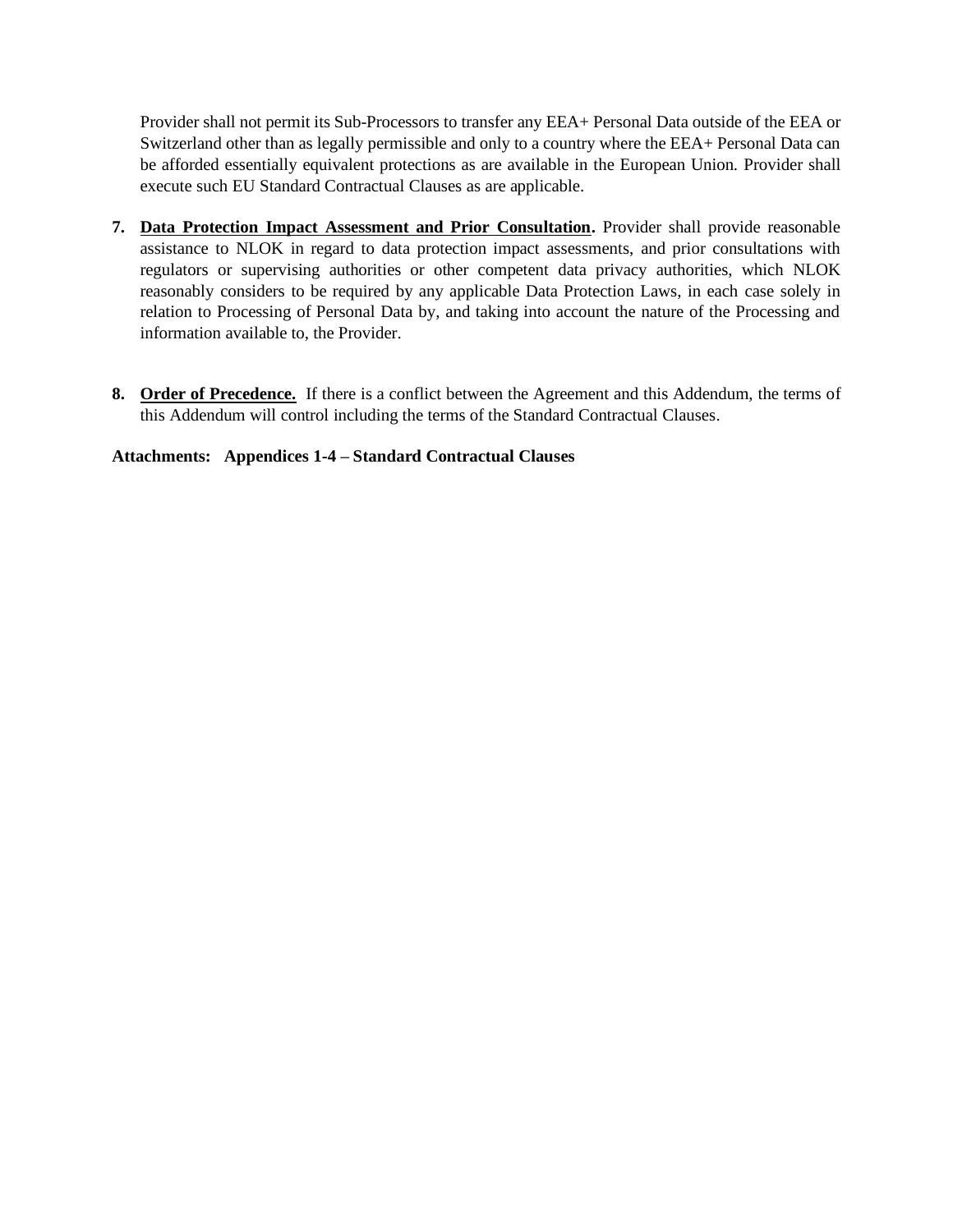## **Appendix 1**

#### **STANDARD CONTRACTUAL CLAUSES**

## **Controller to Controller**

## **SECTION I**

## *Clause 1*

## **Purpose and scope**

- (a) The purpose of these standard contractual clauses is to ensure compliance with the requirements of Regulation (EU) 2016/679 of the European Parliament and of the Council of 27 April 2016 on the protection of natural persons with regard to the processing of personal data and on the free movement of such data (General Data Protection Regulation) for the transfer of personal data to a third country.
- (b) The Parties:
	- (i) the natural or legal person (hereinafter 'entity') transferring the personal data, as listed in Annex I.A (hereinafter each 'data exporter'), and
	- (ii) the entity/ies in a third country receiving the personal data from the data exporter, directly or indirectly via another entity also Party to these Clauses, as listed in Annex I.A (hereinafter each 'data importer')

have agreed to these standard contractual clauses (hereinafter: 'Clauses').

- (c) These Clauses apply with respect to the transfer of personal data as specified in Annex I.B.
- (d) The Appendix to these Clauses containing the Annexes referred to therein forms an integral part of these Clauses.

## *Clause 2*

## **Effect and invariability of the Clauses**

- (a) These Clauses set out appropriate safeguards, including enforceable data subject rights and effective legal remedies, pursuant to Article  $46(1)$  and Article  $46(2)(c)$  of Regulation (EU) 2016/679 and, with respect to data transfers from controllers to processors and/or processors to processors, standard contractual clauses pursuant to Article 28(7) of Regulation (EU) 2016/679, provided they are not modified, except to select the appropriate Module(s) or to add or update information in the Appendix. This does not prevent the Parties from including the standard contractual clauses laid down in these Clauses in a wider contract and/or to add other clauses or additional safeguards, provided that they do not contradict, directly or indirectly, these Clauses or prejudice the fundamental rights or freedoms of data subjects.
- (b) These Clauses are without prejudice to obligations to which the data exporter is subject by virtue of Regulation (EU) 2016/679.

## *Clause 3*

# **Third-party beneficiaries**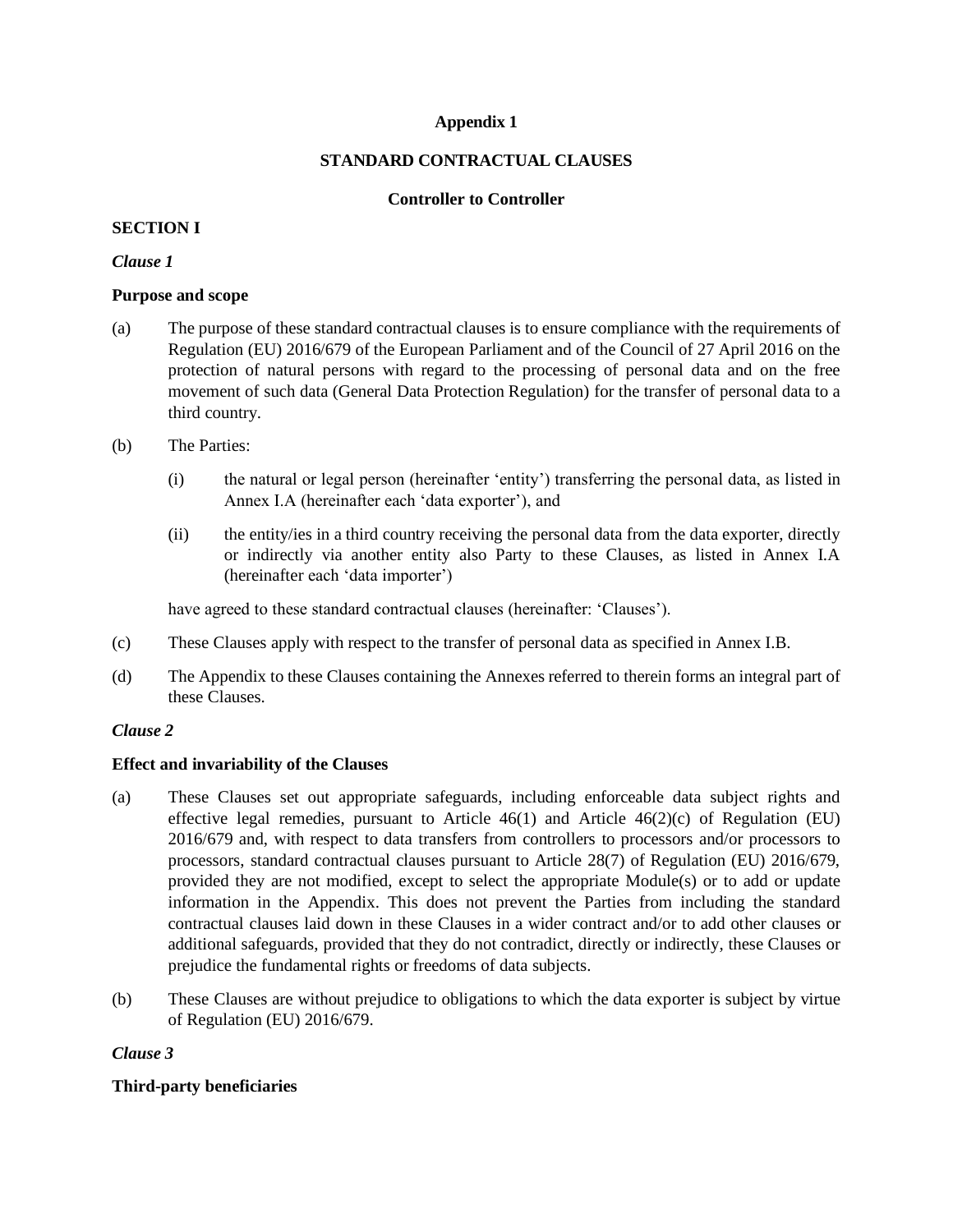- (a) Data subjects may invoke and enforce these Clauses, as third-party beneficiaries, against the data exporter and/or data importer, with the following exceptions:
	- (i) Clause 1, Clause 2, Clause 3, Clause 6, Clause 7;
	- (ii) Clause 8.5 (e) and Clause 8.9(b);
	- $(iii)$   $N/A$
	- $(iv)$  Clause 12(a) and (d);
	- (v) Clause 13;
	- (vi) Clause 15.1(c), (d) and (e);
	- (vii) Clause 16(e);
	- (viii) Clause  $18(a)$  and (b).
- (b) Paragraph (a) is without prejudice to rights of data subjects under Regulation (EU) 2016/679.

## *Clause 4*

#### **Interpretation**

- (a) Where these Clauses use terms that are defined in Regulation (EU) 2016/679, those terms shall have the same meaning as in that Regulation.
- (b) These Clauses shall be read and interpreted in the light of the provisions of Regulation (EU) 2016/679.
- (c) These Clauses shall not be interpreted in a way that conflicts with rights and obligations provided for in Regulation (EU) 2016/679.

## *Clause 5*

## **Hierarchy**

In the event of a contradiction between these Clauses and the provisions of related agreements between the Parties, existing at the time these Clauses are agreed or entered into thereafter, these Clauses shall prevail.

## *Clause 6*

## **Description of the transfer(s)**

The details of the transfer(s), and in particular the categories of personal data that are transferred and the purpose(s) for which they are transferred, are specified in Annex I.B.

## *Clause 7 – Optional*

## **Docking clause**

(a) An entity that is not a Party to these Clauses may, with the agreement of the Parties, accede to these Clauses at any time, either as a data exporter or as a data importer, by completing the Appendix and signing Annex I.A.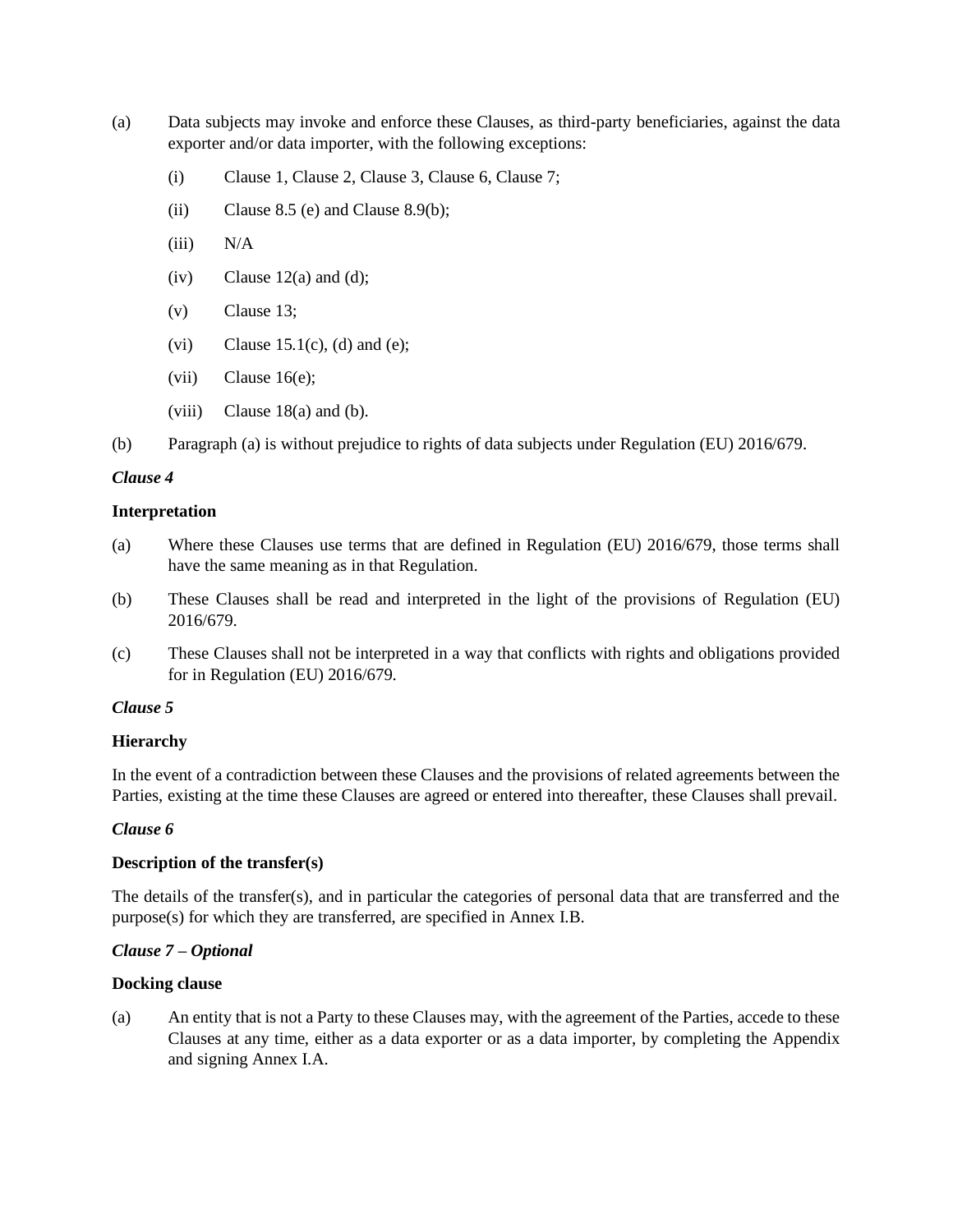- (b) Once it has completed the Appendix and signed Annex I.A, the acceding entity shall become a Party to these Clauses and have the rights and obligations of a data exporter or data importer in accordance with its designation in Annex I.A.
- (c) The acceding entity shall have no rights or obligations arising under these Clauses from the period prior to becoming a Party.

# **SECTION II – OBLIGATIONS OF THE PARTIES**

## *Clause 8*

#### **Data protection safeguards**

The data exporter warrants that it has used reasonable efforts to determine that the data importer is able, through the implementation of appropriate technical and organisational measures, to satisfy its obligations under these Clauses.

#### **8.1 Purpose limitation**

The data importer shall process the personal data only for the specific purpose(s) of the transfer, as set out in Annex I.B. It may only process the personal data for another purpose:

- (i) where it has obtained the data subject's prior consent;
- (ii) where necessary for the establishment, exercise or defence of legal claims in the context of specific administrative, regulatory or judicial proceedings; or
- (iii) where necessary in order to protect the vital interests of the data subject or of another natural person.

## **8.2 Transparency**

(a) In order to enable data subjects to effectively exercise their rights pursuant to Clause 10, the data importer shall inform them, either directly or through the data exporter:

- (i) of its identity and contact details;
- (ii) of the categories of personal data processed;
- (iii) of the right to obtain a copy of these Clauses;
- (iv) where it intends to onward transfer the personal data to any third party/ies, of the recipient or categories of recipients (as appropriate with a view to providing meaningful information), the purpose of such onward transfer and the ground therefore pursuant to Clause 8.7.
- (b) Paragraph (a) shall not apply where the data subject already has the information, including when such information has already been provided by the data exporter, or providing the information proves impossible or would involve a disproportionate effort for the data importer. In the latter case, the data importer shall, to the extent possible, make the information publicly available.
- (c) On request, the Parties shall make a copy of these Clauses, including the Appendix as completed by them, available to the data subject free of charge. To the extent necessary to protect business secrets or other confidential information, including personal data, the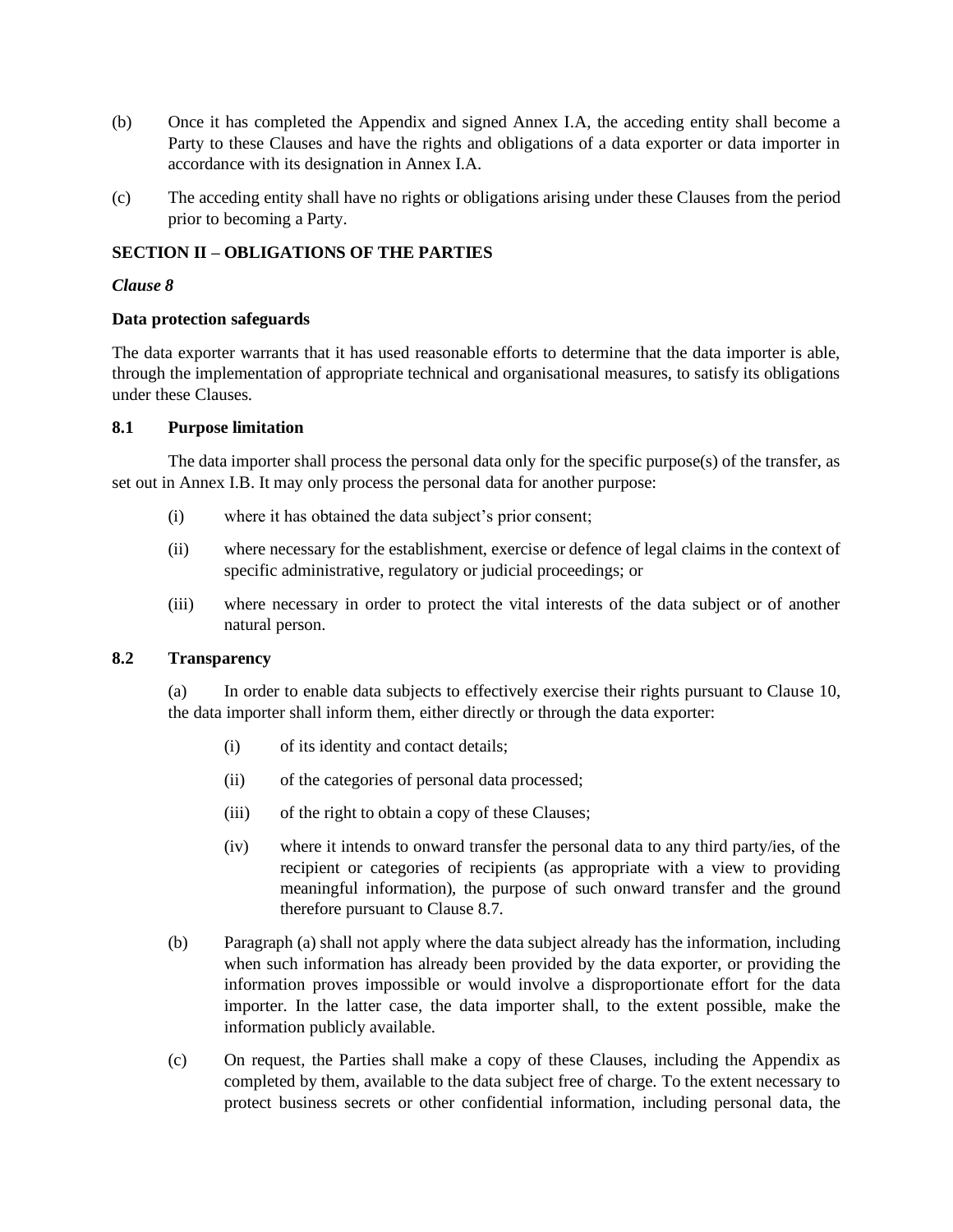Parties may redact part of the text of the Appendix prior to sharing a copy, but shall provide a meaningful summary where the data subject would otherwise not be able to understand its content or exercise his/her rights. On request, the Parties shall provide the data subject with the reasons for the redactions, to the extent possible without revealing the redacted information.

(d) Paragraphs (a) to (c) are without prejudice to the obligations of the data exporter under Articles 13 and 14 of Regulation (EU) 2016/679.

## **8.3 Accuracy and data minimisation**

- (a) Each Party shall ensure that the personal data is accurate and, where necessary, kept up to date. The data importer shall take every reasonable step to ensure that personal data that is inaccurate, having regard to the purpose(s) of processing, is erased or rectified without delay.
- (b) If one of the Parties becomes aware that the personal data it has transferred or received is inaccurate, or has become outdated, it shall inform the other Party without undue delay.
- (c) The data importer shall ensure that the personal data is adequate, relevant and limited to what is necessary in relation to the purpose(s) of processing.

## **8.4 Storage limitation**

The data importer shall retain the personal data for no longer than necessary for the purpose(s) for which it is processed. It shall put in place appropriate technical or organisational measures to ensure compliance with this obligation, including erasure or anonymisation of the data and all back-ups at the end of the retention period.

## **8.5 Security of processing**

- (a) The data importer and, during transmission, also the data exporter shall implement appropriate technical and organisational measures to ensure the security of the personal data, including protection against a breach of security leading to accidental or unlawful destruction, loss, alteration, unauthorised disclosure or access (hereinafter 'personal data breach'). In assessing the appropriate level of security, they shall take due account of the state of the art, the costs of implementation, the nature, scope, context and purpose(s) of processing and the risks involved in the processing for the data subject. The Parties shall in particular consider having recourse to encryption or pseudonymisation, including during transmission, where the purpose of processing can be fulfilled in that manner.
- (b) The Parties have agreed on the technical and organisational measures set out in Annex II. The data importer shall carry out regular checks to ensure that these measures continue to provide an appropriate level of security.
- (c) The data importer shall ensure that persons authorised to process the personal data have committed themselves to confidentiality or are under an appropriate statutory obligation of confidentiality.
- (d) In the event of a personal data breach concerning personal data processed by the data importer under these Clauses, the data importer shall take appropriate measures to address the personal data breach, including measures to mitigate its possible adverse effects.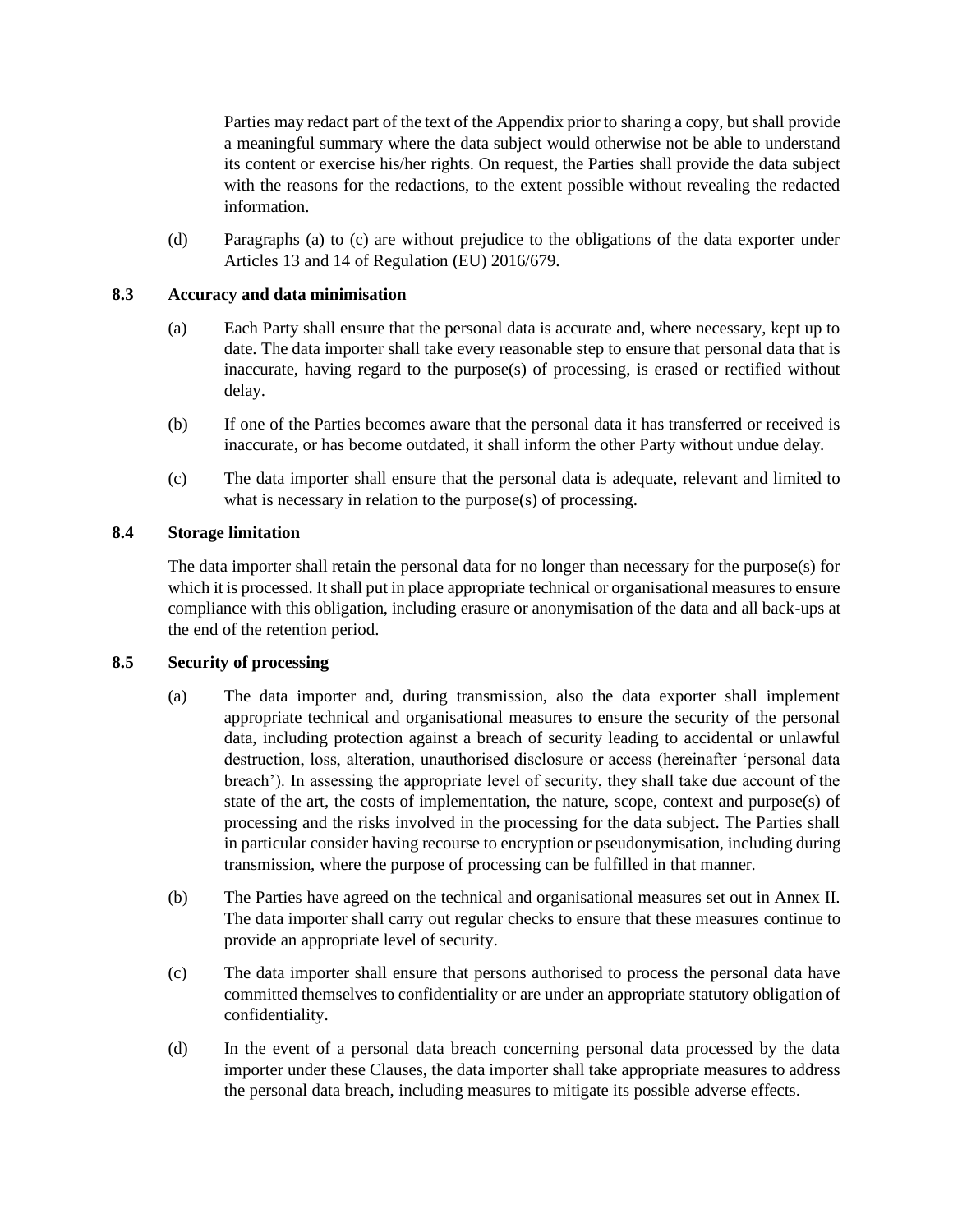- (e) In case of a personal data breach that is likely to result in a risk to the rights and freedoms of natural persons, the data importer shall without undue delay notify both the data exporter and the competent supervisory authority pursuant to Clause 13. Such notification shall contain i) a description of the nature of the breach (including, where possible, categories and approximate number of data subjects and personal data records concerned), ii) its likely consequences, iii) the measures taken or proposed to address the breach, and iv) the details of a contact point from whom more information can be obtained. To the extent it is not possible for the data importer to provide all the information at the same time, it may do so in phases without undue further delay.
- (f) In case of a personal data breach that is likely to result in a high risk to the rights and freedoms of natural persons, the data importer shall also notify without undue delay the data subjects concerned of the personal data breach and its nature, if necessary in cooperation with the data exporter, together with the information referred to in paragraph (e), points ii) to iv), unless the data importer has implemented measures to significantly reduce the risk to the rights or freedoms of natural persons, or notification would involve disproportionate efforts. In the latter case, the data importer shall instead issue a public communication or take a similar measure to inform the public of the personal data breach.
- (g) The data importer shall document all relevant facts relating to the personal data breach, including its effects and any remedial action taken, and keep a record thereof.

## **8.6 Sensitive data**

Where the transfer involves personal data revealing racial or ethnic origin, political opinions, religious or philosophical beliefs, or trade union membership, genetic data, or biometric data for the purpose of uniquely identifying a natural person, data concerning health or a person's sex life or sexual orientation, or data relating to criminal convictions or offences (hereinafter 'sensitive data'), the data importer shall apply specific restrictions and/or additional safeguards adapted to the specific nature of the data and the risks involved. This may include restricting the personnel permitted to access the personal data, additional security measures (such as pseudonymisation) and/or additional restrictions with respect to further disclosure.

## **8.7 Onward transfers**

The data importer shall not disclose the personal data to a third party located outside the European Union (in the same country as the data importer or in another third country, hereinafter 'onward transfer') unless the third party is or agrees to be bound by these Clauses, under the appropriate Module. Otherwise, an onward transfer by the data importer may only take place if:

- (i) it is to a country benefitting from an adequacy decision pursuant to Article 45 of Regulation (EU) 2016/679 that covers the onward transfer;
- (ii) the third party otherwise ensures appropriate safeguards pursuant to Articles 46 or 47 of Regulation (EU) 2016/679 with respect to the processing in question;
- (iii) the third party enters into a binding instrument with the data importer ensuring the same level of data protection as under these Clauses, and the data importer provides a copy of these safeguards to the data exporter;
- (iv) it is necessary for the establishment, exercise or defence of legal claims in the context of specific administrative, regulatory or judicial proceedings;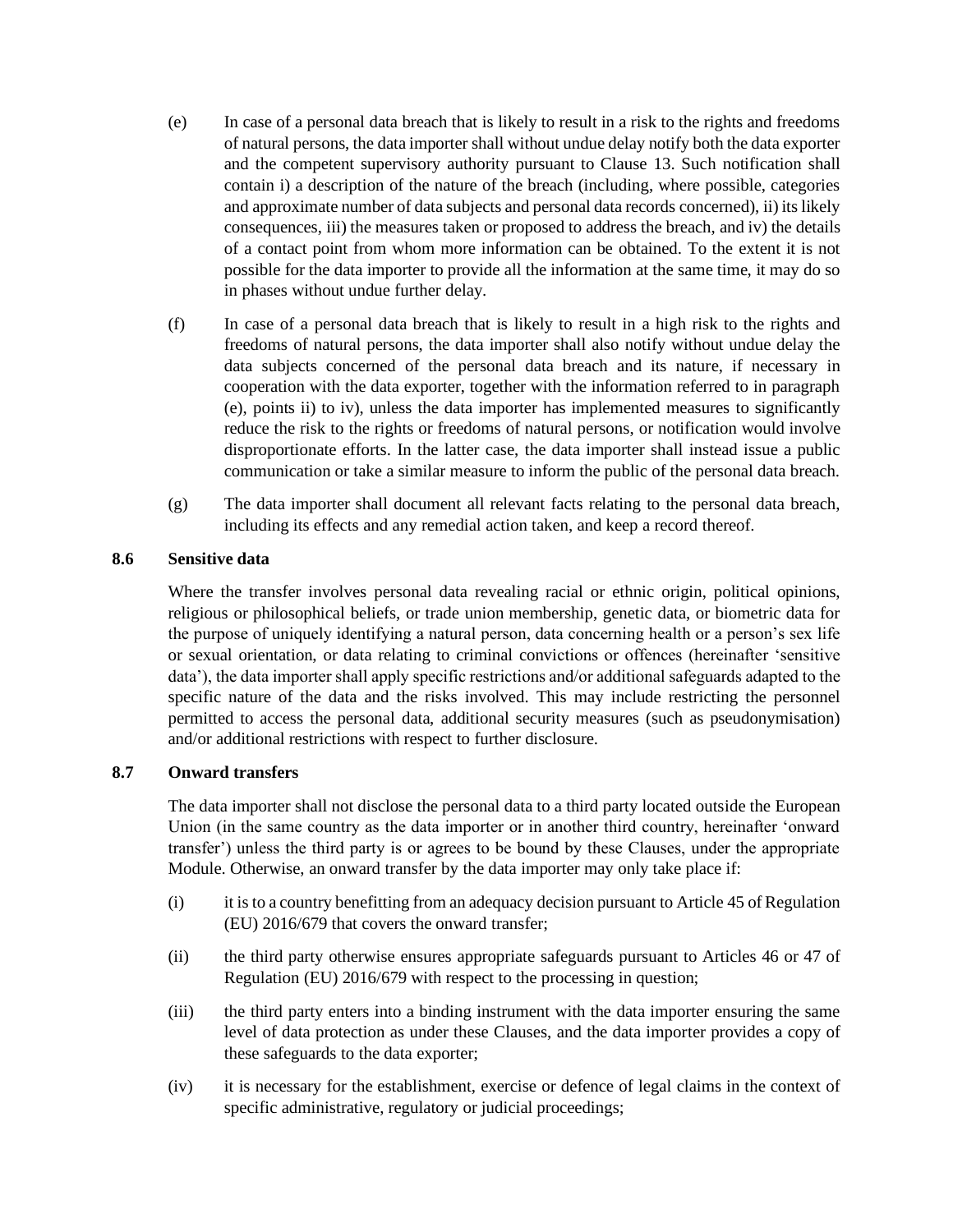- (v) it is necessary in order to protect the vital interests of the data subject or of another natural person; or
- (vi) where none of the other conditions apply, the data importer has obtained the explicit consent of the data subject for an onward transfer in a specific situation, after having informed him/her of its purpose(s), the identity of the recipient and the possible risks of such transfer to him/her due to the lack of appropriate data protection safeguards. In this case, the data importer shall inform the data exporter and, at the request of the latter, shall transmit to it a copy of the information provided to the data subject.

Any onward transfer is subject to compliance by the data importer with all the other safeguards under these Clauses, in particular purpose limitation.

## **8.8 Processing under the authority of the data importer**

The data importer shall ensure that any person acting under its authority, including a processor, processes the data only on its instructions.

## **8.9 Documentation and compliance**

- (a) Each Party shall be able to demonstrate compliance with its obligations under these Clauses. In particular, the data importer shall keep appropriate documentation of the processing activities carried out under its responsibility.
- (b) The data importer shall make such documentation available to the competent supervisory authority on request.

# *Clause 9*

## **Use of sub-processors**

N/A

## *Clause 10*

## **Data subject rights**

- (a) The data importer, where relevant with the assistance of the data exporter, shall deal with any enquiries and requests it receives from a data subject relating to the processing of his/her personal data and the exercise of his/her rights under these Clauses without undue delay and at the latest within one month of the receipt of the enquiry or request. The data importer shall take appropriate measures to facilitate such enquiries, requests and the exercise of data subject rights. Any information provided to the data subject shall be in an intelligible and easily accessible form, using clear and plain language.
- (b) In particular, upon request by the data subject the data importer shall, free of charge:
	- (i) provide confirmation to the data subject as to whether personal data concerning him/her is being processed and, where this is the case, a copy of the data relating to him/her and the information in Annex I; if personal data has been or will be onward transferred, provide information on recipients or categories of recipients (as appropriate with a view to providing meaningful information) to which the personal data has been or will be onward transferred, the purpose of such onward transfers and their ground pursuant to Clause 8.7;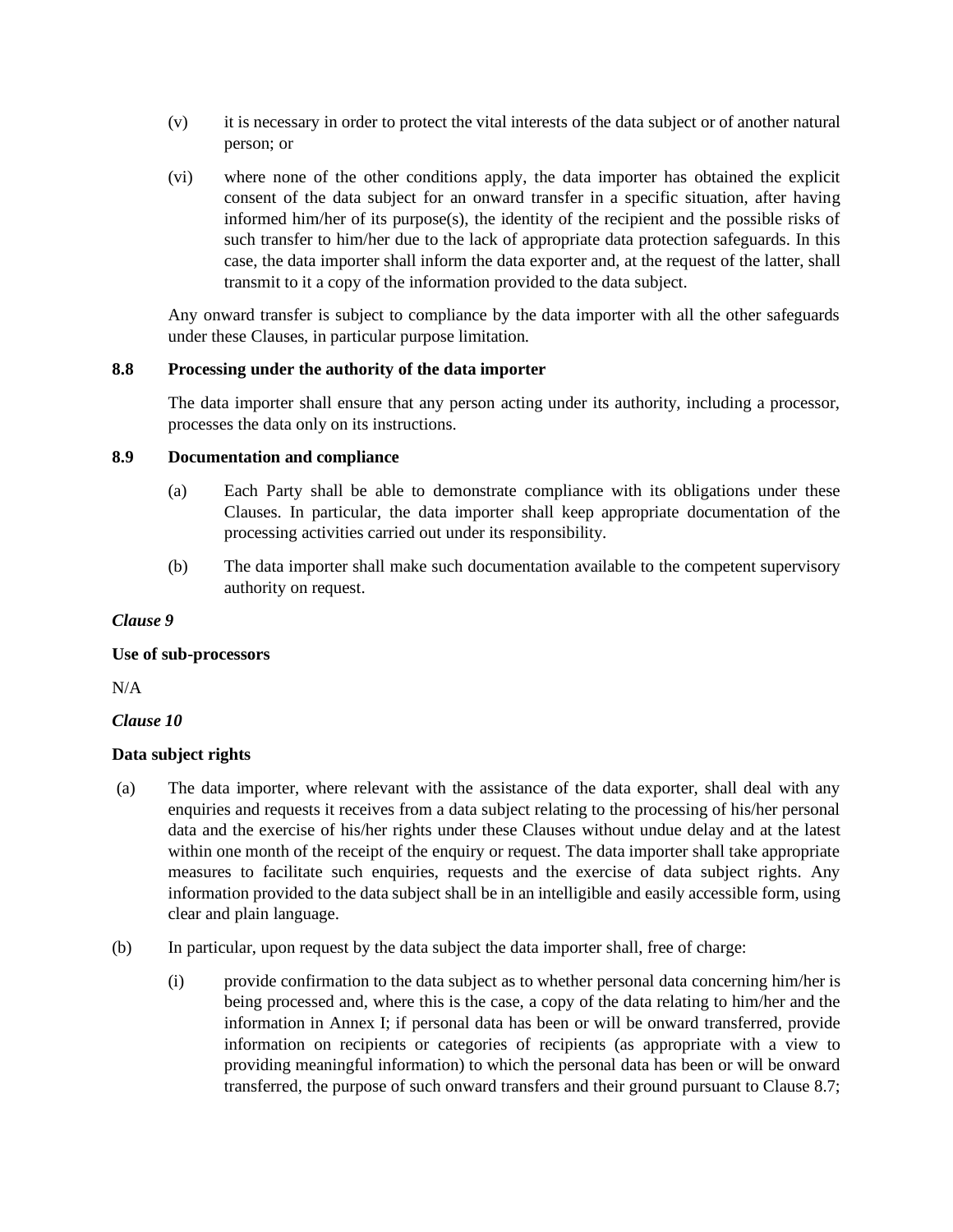and provide information on the right to lodge a complaint with a supervisory authority in accordance with Clause 12(c)(i);

- (ii) rectify inaccurate or incomplete data concerning the data subject;
- (iii) erase personal data concerning the data subject if such data is being or has been processed in violation of any of these Clauses ensuring third-party beneficiary rights, or if the data subject withdraws the consent on which the processing is based.
- (c) Where the data importer processes the personal data for direct marketing purposes, it shall cease processing for such purposes if the data subject objects to it.
- (d) The data importer shall not make a decision based solely on the automated processing of the personal data transferred (hereinafter 'automated decision'), which would produce legal effects concerning the data subject or similarly significantly affect him/her, unless with the explicit consent of the data subject or if authorised to do so under the laws of the country of destination, provided that such laws lays down suitable measures to safeguard the data subject's rights and legitimate interests. In this case, the data importer shall, where necessary in cooperation with the data exporter:
	- (i) inform the data subject about the envisaged automated decision, the envisaged consequences and the logic involved; and
	- (ii) implement suitable safeguards, at least by enabling the data subject to contest the decision, express his/her point of view and obtain review by a human being.
- (e) Where requests from a data subject are excessive, in particular because of their repetitive character, the data importer may either charge a reasonable fee taking into account the administrative costs of granting the request or refuse to act on the request.
- (f) The data importer may refuse a data subject's request if such refusal is allowed under the laws of the country of destination and is necessary and proportionate in a democratic society to protect one of the objectives listed in Article 23(1) of Regulation (EU) 2016/679.
- (g) If the data importer intends to refuse a data subject's request, it shall inform the data subject of the reasons for the refusal and the possibility of lodging a complaint with the competent supervisory authority and/or seeking judicial redress.

# *Clause 11*

# **Redress**

- (a) The data importer shall inform data subjects in a transparent and easily accessible format, through individual notice or on its website, of a contact point authorised to handle complaints. It shall deal promptly with any complaints it receives from a data subject.
- (b) In case of a dispute between a data subject and one of the Parties as regards compliance with these Clauses, that Party shall use its best efforts to resolve the issue amicably in a timely fashion. The Parties shall keep each other informed about such disputes and, where appropriate, cooperate in resolving them.
- (c) Where the data subject invokes a third-party beneficiary right pursuant to Clause 3, the data importer shall accept the decision of the data subject to: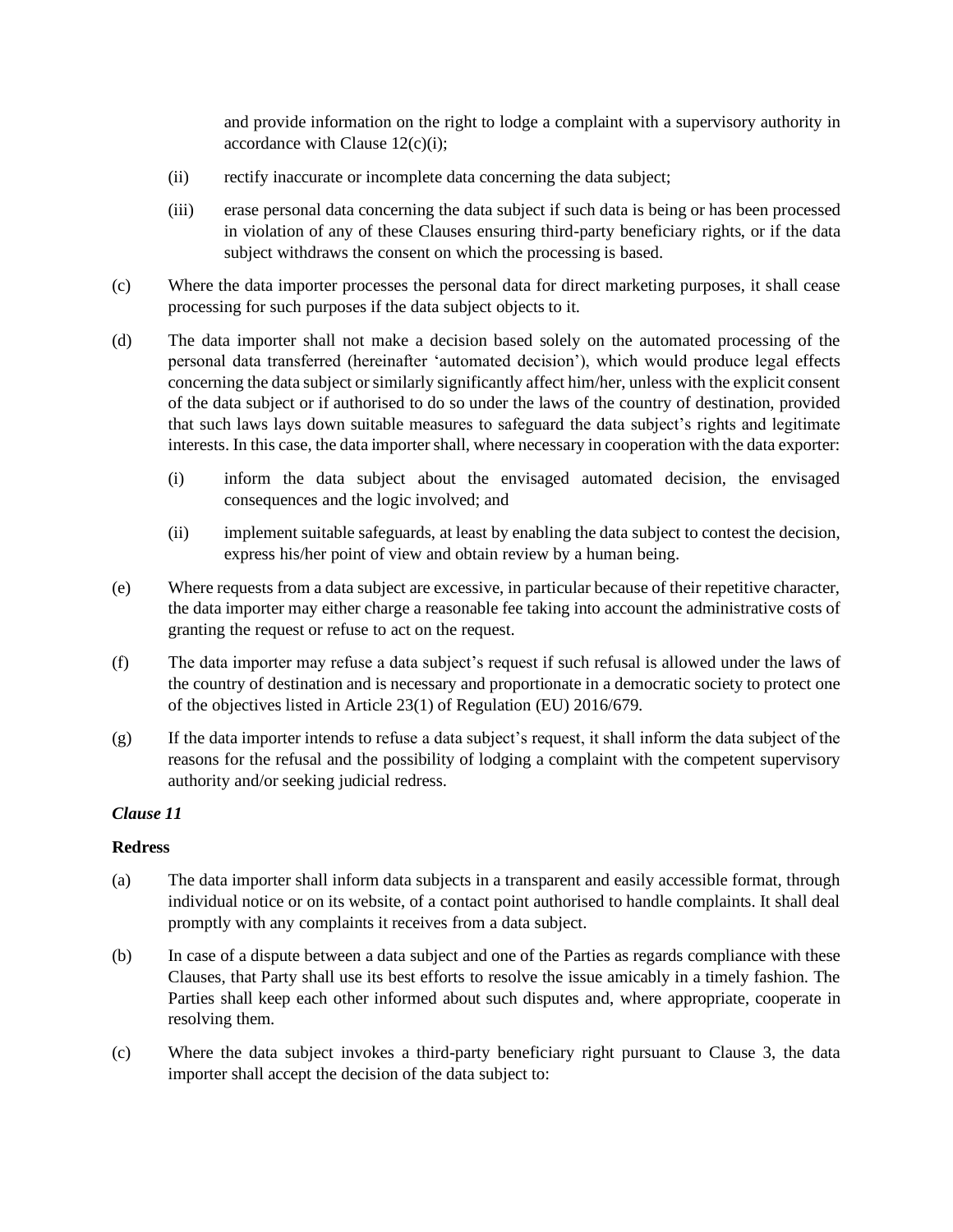- (i) lodge a complaint with the supervisory authority in the Member State of his/her habitual residence or place of work, or the competent supervisory authority pursuant to Clause 13;
- (ii) refer the dispute to the competent courts within the meaning of Clause 18.
- (d) The Parties accept that the data subject may be represented by a not-for-profit body, organisation or association under the conditions set out in Article 80(1) of Regulation (EU) 2016/679.
- (e) The data importer shall abide by a decision that is binding under the applicable EU or Member State law.
- (f) The data importer agrees that the choice made by the data subject will not prejudice his/her substantive and procedural rights to seek remedies in accordance with applicable laws.

## *Clause 12*

## **Liability**

- (a) Each Party shall be liable to the other Party/ies for any damages it causes the other Party/ies by any breach of these Clauses.
- (b) Each Party shall be liable to the data subject, and the data subject shall be entitled to receive compensation, for any material or non-material damages that the Party causes the data subject by breaching the third-party beneficiary rights under these Clauses. This is without prejudice to the liability of the data exporter under Regulation (EU) 2016/679.
- (c) Where more than one Party is responsible for any damage caused to the data subject as a result of a breach of these Clauses, all responsible Parties shall be jointly and severally liable and the data subject is entitled to bring an action in court against any of these Parties.
- (d) The Parties agree that if one Party is held liable under paragraph (c), it shall be entitled to claim back from the other Party/ies that part of the compensation corresponding to its/their responsibility for the damage.
- (e) The data importer may not invoke the conduct of a processor or sub-processor to avoid its own liability.

## *Clause 13*

## **Supervision**

Where the data exporter is not established in an EU Member State, but falls within the territorial scope of application of Regulation (EU) 2016/679 in accordance with its Article 3(2) without however having to appoint a representative pursuant to Article 27(2) of Regulation (EU) 2016/679: The supervisory authority of one of the Member States in which the data subjects whose personal data is transferred under these Clauses in relation to the offering of goods or services to them, or whose behaviour is monitored, are located, as indicated in Annex I.C, shall act as competent supervisory authority.

(b) The data importer agrees to submit itself to the jurisdiction of and cooperate with the competent supervisory authority in any procedures aimed at ensuring compliance with these Clauses. In particular, the data importer agrees to respond to enquiries, submit to audits and comply with the measures adopted by the supervisory authority, including remedial and compensatory measures. It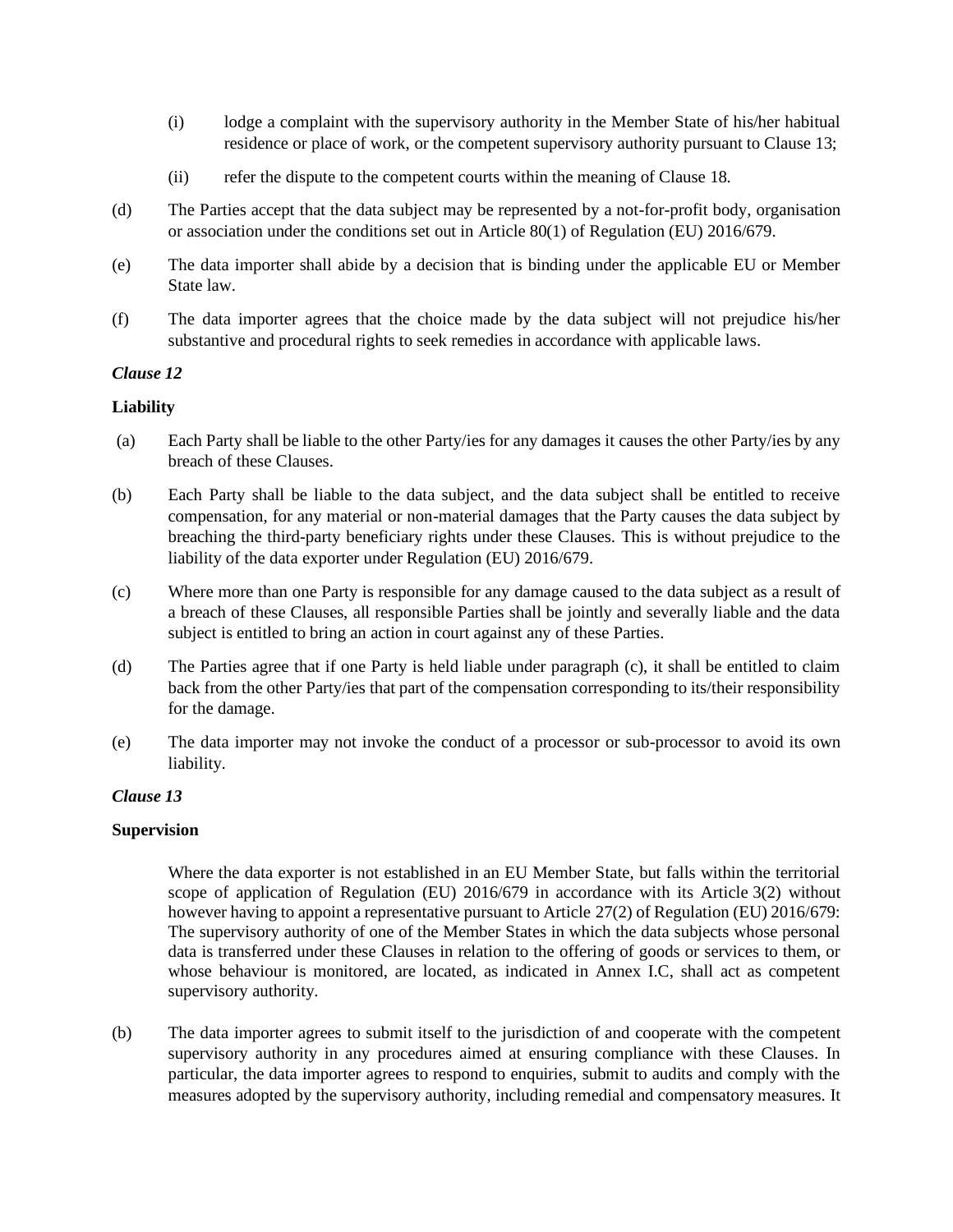shall provide the supervisory authority with written confirmation that the necessary actions have been taken.

## **SECTION III – LOCAL LAWS AND OBLIGATIONS IN CASE OF ACCESS BY PUBLIC AUTHORITIES**

#### *Clause 14*

#### **Local laws and practices affecting compliance with the Clauses**

- (a) The Parties warrant that they have no reason to believe that the laws and practices in the third country of destination applicable to the processing of the personal data by the data importer, including any requirements to disclose personal data or measures authorising access by public authorities, prevent the data importer from fulfilling its obligations under these Clauses. This is based on the understanding that laws and practices that respect the essence of the fundamental rights and freedoms and do not exceed what is necessary and proportionate in a democratic society to safeguard one of the objectives listed in Article 23(1) of Regulation (EU) 2016/679, are not in contradiction with these Clauses.
- (b) The Parties declare that in providing the warranty in paragraph (a), they have taken due account in particular of the following elements:
	- (i) the specific circumstances of the transfer, including the length of the processing chain, the number of actors involved and the transmission channels used; intended onward transfers; the type of recipient; the purpose of processing; the categories and format of the transferred personal data; the economic sector in which the transfer occurs; the storage location of the data transferred;
	- (ii) the laws and practices of the third country of destination– including those requiring the disclosure of data to public authorities or authorising access by such authorities – relevant in light of the specific circumstances of the transfer, and the applicable limitations and safeguards;
	- (iii) any relevant contractual, technical or organisational safeguards put in place to supplement the safeguards under these Clauses, including measures applied during transmission and to the processing of the personal data in the country of destination.
- (c) The data importer warrants that, in carrying out the assessment under paragraph (b), it has made its best efforts to provide the data exporter with relevant information and agrees that it will continue to cooperate with the data exporter in ensuring compliance with these Clauses.
- (d) The Parties agree to document the assessment under paragraph (b) and make it available to the competent supervisory authority on request.
- (e) The data importer agrees to notify the data exporter promptly if, after having agreed to these Clauses and for the duration of the contract, it has reason to believe that it is or has become subject to laws or practices not in line with the requirements under paragraph (a), including following a change in the laws of the third country or a measure (such as a disclosure request) indicating an application of such laws in practice that is not in line with the requirements in paragraph (a).
- (f) Following a notification pursuant to paragraph (e), or if the data exporter otherwise has reason to believe that the data importer can no longer fulfil its obligations under these Clauses, the data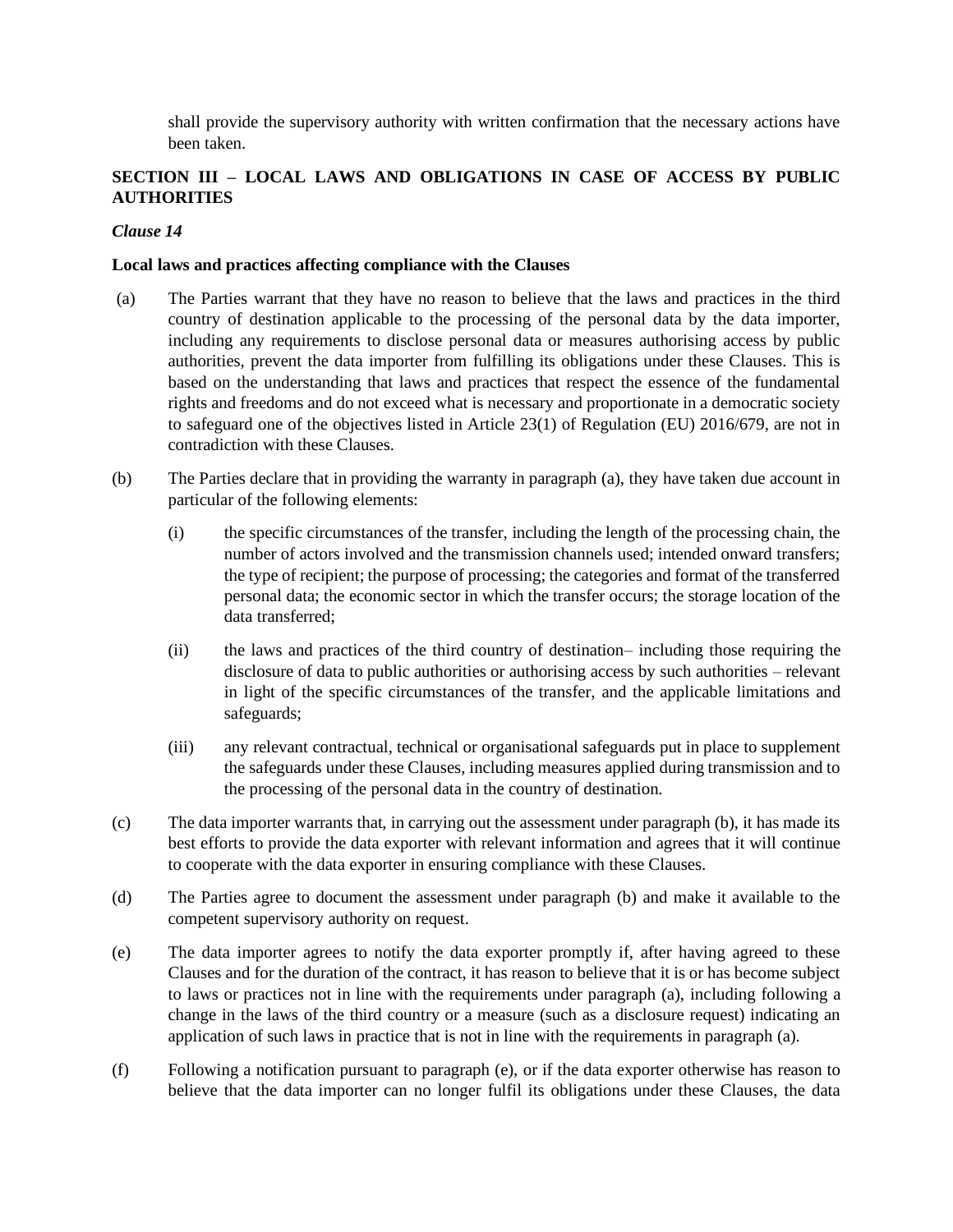exporter shall promptly identify appropriate measures (e.g. technical or organisational measures to ensure security and confidentiality) to be adopted by the data exporter and/or data importer to address the situation. The data exporter shall suspend the data transfer if it considers that no appropriate safeguards for such transfer can be ensured, or if instructed by the competent supervisory authority to do so. In this case, the data exporter shall be entitled to terminate the contract, insofar as it concerns the processing of personal data under these Clauses. If the contract involves more than two Parties, the data exporter may exercise this right to termination only with respect to the relevant Party, unless the Parties have agreed otherwise. Where the contract is terminated pursuant to this Clause, Clause 16(d) and (e) shall apply.

## *Clause 15*

## **Obligations of the data importer in case of access by public authorities**

## **15.1 Notification**

- (a) The data importer agrees to notify the data exporter and, where possible, the data subject promptly (if necessary with the help of the data exporter) if it:
	- (i) receives a legally binding request from a public authority, including judicial authorities, under the laws of the country of destination for the disclosure of personal data transferred pursuant to these Clauses; such notification shall include information about the personal data requested, the requesting authority, the legal basis for the request and the response provided; or
	- (ii) becomes aware of any direct access by public authorities to personal data transferred pursuant to these Clauses in accordance with the laws of the country of destination; such notification shall include all information available to the importer.
- (b) If the data importer is prohibited from notifying the data exporter and/or the data subject under the laws of the country of destination, the data importer agrees to use its best efforts to obtain a waiver of the prohibition, with a view to communicating as much information as possible, as soon as possible. The data importer agrees to document its best efforts in order to be able to demonstrate them on request of the data exporter.
- (c) Where permissible under the laws of the country of destination, the data importer agrees to provide the data exporter, at regular intervals for the duration of the contract, with as much relevant information as possible on the requests received (in particular, number of requests, type of data requested, requesting authority/ies, whether requests have been challenged and the outcome of such challenges, etc.).
- (d) The data importer agrees to preserve the information pursuant to paragraphs (a) to (c) for the duration of the contract and make it available to the competent supervisory authority on request.
- (e) Paragraphs (a) to (c) are without prejudice to the obligation of the data importer pursuant to Clause 14(e) and Clause 16 to inform the data exporter promptly where it is unable to comply with these Clauses.

## **15.2 Review of legality and data minimisation**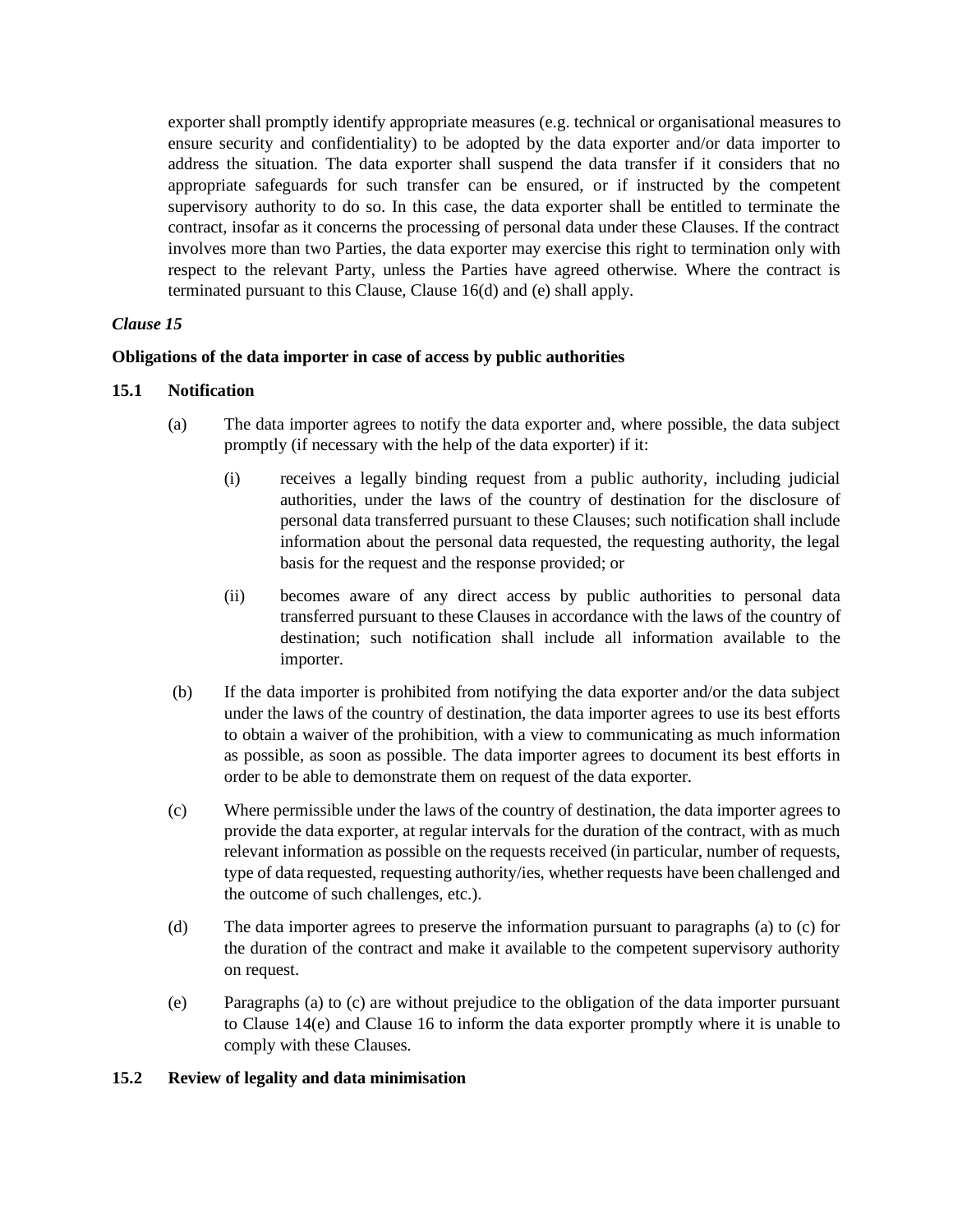- (a) The data importer agrees to review the legality of the request for disclosure, in particular whether it remains within the powers granted to the requesting public authority, and to challenge the request if, after careful assessment, it concludes that there are reasonable grounds to consider that the request is unlawful under the laws of the country of destination, applicable obligations under international law and principles of international comity. The data importer shall, under the same conditions, pursue possibilities of appeal. When challenging a request, the data importer shall seek interim measures with a view to suspending the effects of the request until the competent judicial authority has decided on its merits. It shall not disclose the personal data requested until required to do so under the applicable procedural rules. These requirements are without prejudice to the obligations of the data importer under Clause 14(e).
- (b) The data importer agrees to document its legal assessment and any challenge to the request for disclosure and, to the extent permissible under the laws of the country of destination, make the documentation available to the data exporter. It shall also make it available to the competent supervisory authority on request.
- (c) The data importer agrees to provide the minimum amount of information permissible when responding to a request for disclosure, based on a reasonable interpretation of the request.

## **SECTION IV – FINAL PROVISIONS**

## *Clause 16*

#### **Non-compliance with the Clauses and termination**

- (a) The data importer shall promptly inform the data exporter if it is unable to comply with these Clauses, for whatever reason.
- (b) In the event that the data importer is in breach of these Clauses or unable to comply with these Clauses, the data exporter shall suspend the transfer of personal data to the data importer until compliance is again ensured or the contract is terminated. This is without prejudice to Clause 14(f).
- (c) The data exporter shall be entitled to terminate the contract, insofar as it concerns the processing of personal data under these Clauses, where:
	- (i) the data exporter has suspended the transfer of personal data to the data importer pursuant to paragraph (b) and compliance with these Clauses is not restored within a reasonable time and in any event within one month of suspension;
	- (ii) the data importer is in substantial or persistent breach of these Clauses; or
	- (iii) the data importer fails to comply with a binding decision of a competent court or supervisory authority regarding its obligations under these Clauses.

In these cases, it shall inform the competent supervisory authority of such non-compliance. Where the contract involves more than two Parties, the data exporter may exercise this right to termination only with respect to the relevant Party, unless the Parties have agreed otherwise.

(d) Personal data that has been transferred prior to the termination of the contract pursuant to paragraph (c) shall at the choice of the data exporter immediately be returned to the data exporter or deleted in its entirety. The same shall apply to any copies of the data. The data importer shall certify the deletion of the data to the data exporter. Until the data is deleted or returned, the data importer shall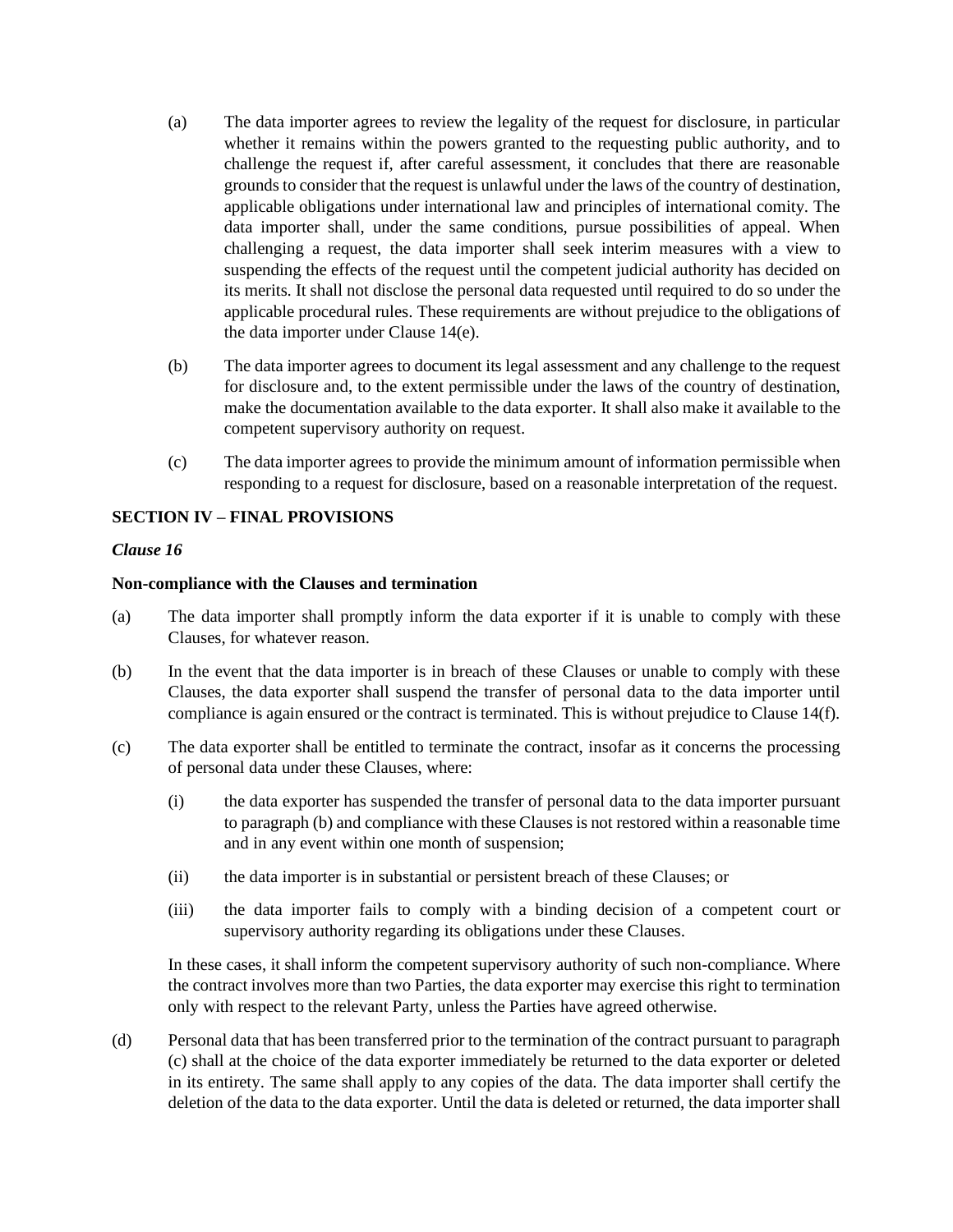continue to ensure compliance with these Clauses. In case of local laws applicable to the data importer that prohibit the return or deletion of the transferred personal data, the data importer warrants that it will continue to ensure compliance with these Clauses and will only process the data to the extent and for as long as required under that local law.

(e) Either Party may revoke its agreement to be bound by these Clauses where (i) the European Commission adopts a decision pursuant to Article 45(3) of Regulation (EU) 2016/679 that covers the transfer of personal data to which these Clauses apply; or (ii) Regulation (EU) 2016/679 becomes part of the legal framework of the country to which the personal data is transferred. This is without prejudice to other obligations applying to the processing in question under Regulation (EU) 2016/679.

## *Clause 17*

## **Governing law**

These Clauses shall be governed by the law of one of the EU Member States, provided such law allows for third-party beneficiary rights. The Parties agree that this shall be the laws of Ireland.

## *Clause 18*

## **Choice of forum and jurisdiction**

- (a) Any dispute arising from these Clauses shall be resolved by the courts of an EU Member State.
- (b) The Parties agree that those shall be the courts of Ireland.
- (c) A data subject may also bring legal proceedings against the data exporter and/or data importer before the courts of the Member State in which he/she has his/her habitual residence.
- (d) The Parties agree to submit themselves to the jurisdiction of such courts.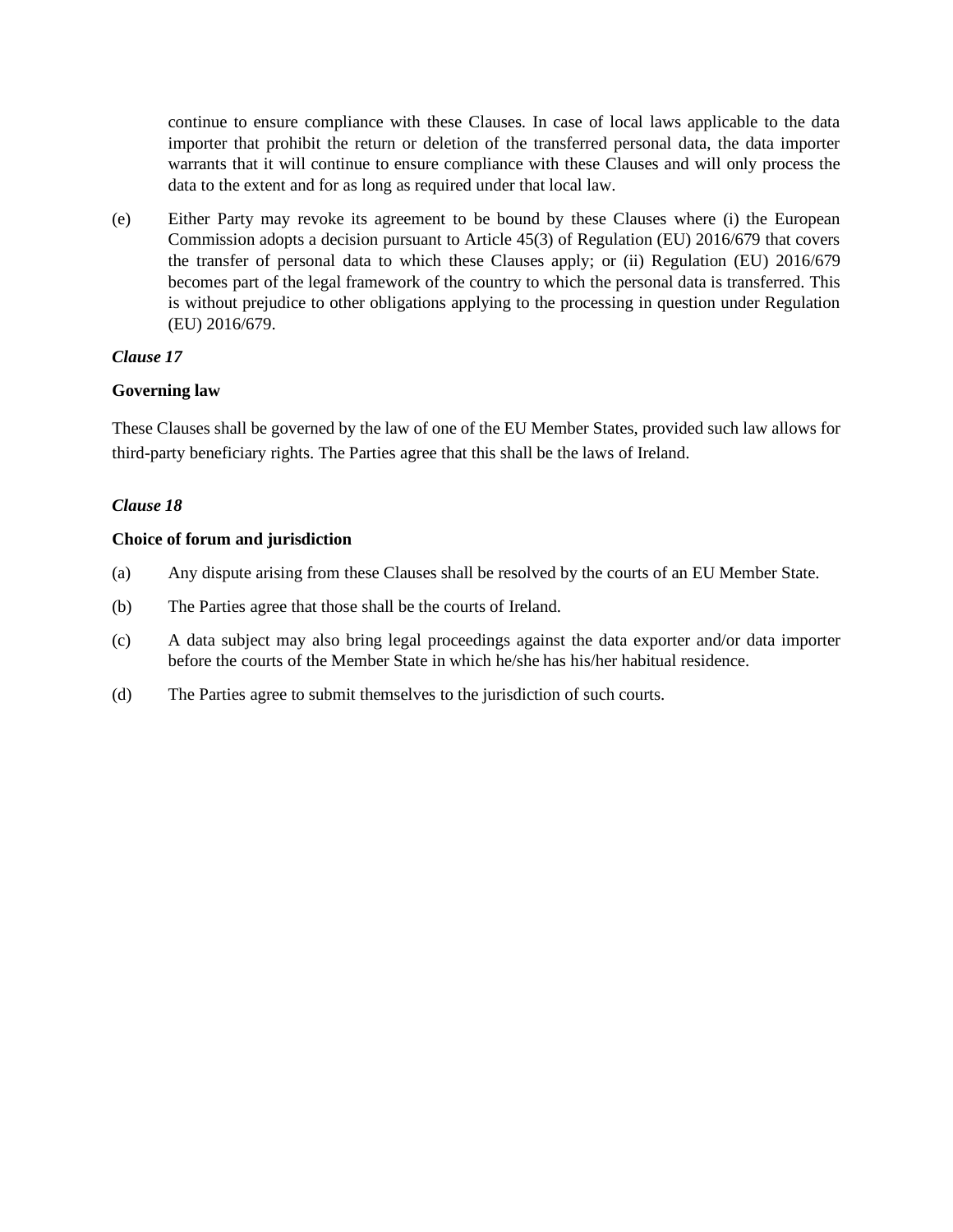## **APPENDIX**

## EXPLANATORY NOTE:

It must be possible to clearly distinguish the information applicable to each transfer or category of transfers and, in this regard, to determine the respective role(s) of the Parties as data exporter(s) and/or data importer(s). This does not necessarily require completing and signing separate appendices for each transfer/category of transfers and/or contractual relationship, where this transparency can achieved through one appendix. However, where necessary to ensure sufficient clarity, separate appendices should be used.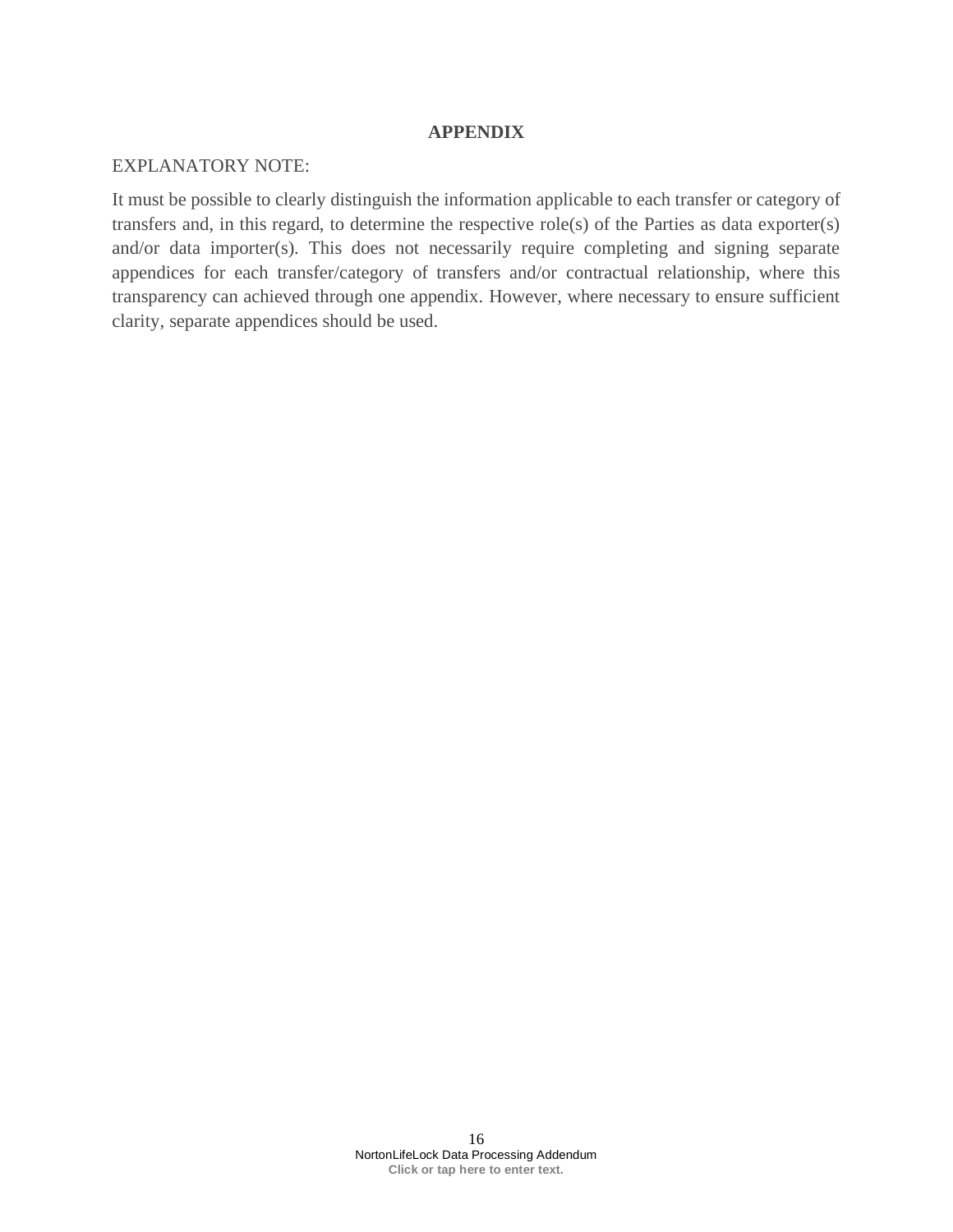# **ANNEX I**

# **A. LIST OF PARTIES**

**Data exporter(s):** [*Identity and contact details of the data exporter(s) and, where applicable, of its/their data protection officer and/or representative in the European Union]*

Name:

\_\_\_\_\_\_\_\_\_\_\_\_\_\_\_\_\_\_\_\_\_\_\_\_\_\_\_\_\_\_\_\_\_\_\_\_\_\_\_\_\_\_\_\_\_\_\_\_\_\_\_\_\_\_\_\_\_\_\_\_\_\_\_\_\_\_\_

\_\_\_\_\_\_\_\_\_\_\_\_\_\_\_\_\_\_\_\_\_\_\_\_\_\_\_\_\_\_\_\_\_\_\_\_\_\_\_\_\_\_\_\_\_\_\_\_\_\_\_\_\_\_\_\_\_\_\_\_\_\_\_\_\_\_\_

\_\_\_\_\_\_\_\_\_\_\_\_\_\_\_\_\_\_\_\_\_\_\_\_\_\_\_\_\_\_\_\_\_\_\_\_\_\_\_\_\_\_\_\_\_\_\_\_\_\_\_\_\_\_\_\_\_\_\_\_\_\_\_\_\_\_\_

\_\_\_\_\_\_\_\_\_\_\_\_\_\_\_\_\_\_\_\_\_\_\_\_\_\_\_\_\_\_\_\_\_\_\_\_\_\_\_\_\_\_\_\_\_\_\_\_\_\_\_\_\_\_\_\_\_\_\_\_\_\_\_\_\_\_\_

\_\_\_\_\_\_\_\_\_\_\_\_\_\_\_\_\_\_\_\_\_\_\_\_\_\_\_\_\_\_\_\_\_\_\_\_\_\_\_\_\_\_\_\_\_\_\_\_\_\_\_\_\_\_\_\_\_\_\_\_\_\_\_\_\_\_\_

Address: \_\_\_\_\_\_\_\_\_\_\_\_\_\_\_\_\_\_\_\_\_\_\_\_\_\_\_\_\_\_\_\_\_\_\_\_\_\_\_\_\_

Contact person's name, position and contact details: \_\_\_\_\_\_\_\_\_\_\_\_\_\_\_\_\_\_\_\_\_\_\_\_\_\_\_\_

Activities relevant to the data transferred under these Clauses:

Signature and date: \_\_\_\_\_\_\_\_\_\_\_\_\_\_\_\_\_\_\_\_\_\_\_\_\_\_\_\_\_\_\_\_\_\_\_\_\_\_\_\_\_\_\_\_\_\_\_\_\_\_\_

| Role (controller/processor): |  |
|------------------------------|--|
|------------------------------|--|

2. …

**Data importer(s):** [*Identity and contact details of the data importer(s), including any contact person with responsibility for data protection]*

\_\_\_\_\_\_\_\_\_\_\_\_\_\_\_\_\_\_\_\_\_\_\_\_\_\_\_\_\_\_\_\_\_\_\_\_\_\_\_\_\_\_\_\_\_\_\_\_\_\_\_\_\_\_\_\_\_\_\_\_\_\_\_\_\_\_\_

Name: \_\_\_\_\_\_\_\_\_\_\_\_\_\_\_\_\_\_\_\_\_\_\_\_\_\_\_\_\_\_\_\_\_\_\_\_\_\_\_\_\_\_\_

Address:

Contact person's name, position and contact details: \_\_\_\_\_\_\_\_\_\_\_\_\_\_\_\_\_\_\_\_\_\_\_\_\_\_\_

Activities relevant to the data transferred under these Clauses:

Signature and date: \_\_\_\_\_\_\_\_\_\_\_\_\_\_\_\_\_\_\_\_\_\_\_\_\_\_\_\_\_\_\_\_\_\_\_\_\_\_\_\_\_\_\_\_\_\_\_\_\_\_\_

Role (controller/processor):

2. …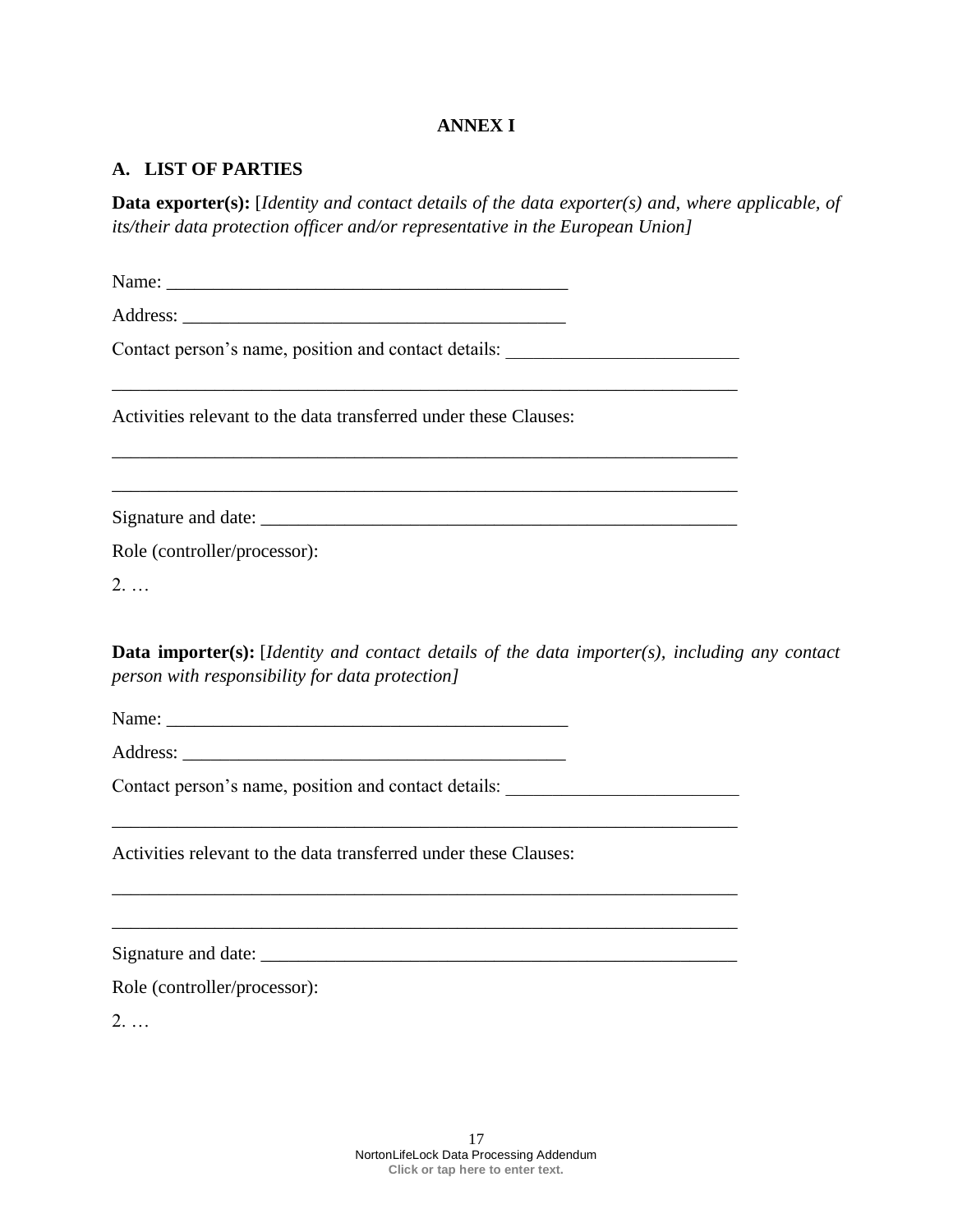# **B. DESCRIPTION OF TRANSFER**

*Categories of data subjects whose personal data is transferred*

*Categories of personal data transferred*

*Sensitive data transferred (if applicable) and applied restrictions or safeguards that fully take into consideration the nature of the data and the risks involved, such as for instance strict purpose limitation, access restrictions (including access only for staff having followed specialised training), keeping a record of access to the data, restrictions for onward transfers or additional security measures.*

*The frequency of the transfer (e.g. whether the data is transferred on a one-off or continuous basis).*

*Nature of the processing*

*Purpose(s) of the data transfer and further processing*

*The period for which the personal data will be retained, or, if that is not possible, the criteria used to determine that period*

*For transfers to (sub-) processors, also specify subject matter, nature and duration of the processing*

# **C. COMPETENT SUPERVISORY AUTHORITY**

Data Protection Commission, Ireland